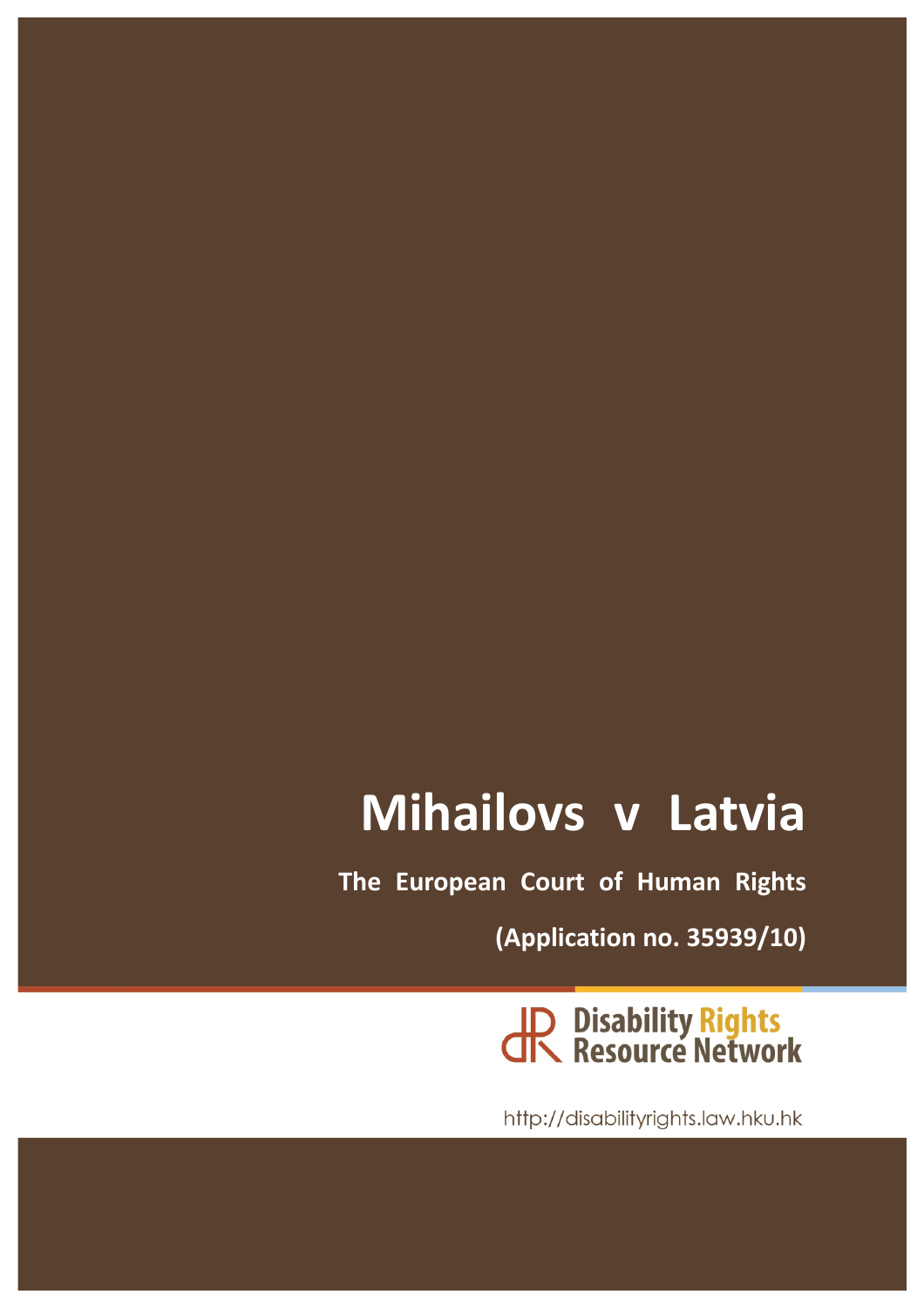### Mihailovs v Latvia





### **Quick Facts**

**Applicant:** Genadijs Mihailovs

#### **Member State: Latvia**

#### **Date Decided: 22 January 2013**

**Issue:** The Court considered the complaint related to the continued confinement of Mihailovs in the institution under Article 5§1 (right to liberty and security) and Article 5§4 (right to take proceedings to challenge the lawfulness of the detention in case of deprivation of liberty) of the European Convention on Human Rights. The Court assessed whether the continued confinement amounted to a deprivation of liberty, in which the objective element and the subjective element would have to be established; and if there was a deprivation of liberty, whether such can be justified as "the lawful detention of a person of unsound mind" within the meaning of Article 5§1 of the Convention. In light of Article 5§4 of the Convention, the

Court assessed whether Mihailovs, being deprived of liberty, was entitled to take proceedings to decide speedily whether the detention was lawful and to be immediately released once the detention was found to be unlawful.

**Holding:** The Court held that the placement of Mihailovs in the le Centre in  $\overline{\phantom{a}}$  le parish amounted to a deprivation of liberty and was a violation of Article 5§1 of the Convention; and the Court held that there was a violation of Article 5§4 of the Convention on the ground that Mihailovs was unable "to take proceedings at reasonable intervals" to determine the lawfulness of his continued deprivation of liberty. The Court held that the placement of Mihailovs in the lle Centre in Lielberze did not amount to a deprivation of liberty and hence would not violate Article 5§1 or Article 5§4 of the Convention. Mihailovs was awarded an aggregate sum of EUR 15,000 in respect of non-pecuniary damage.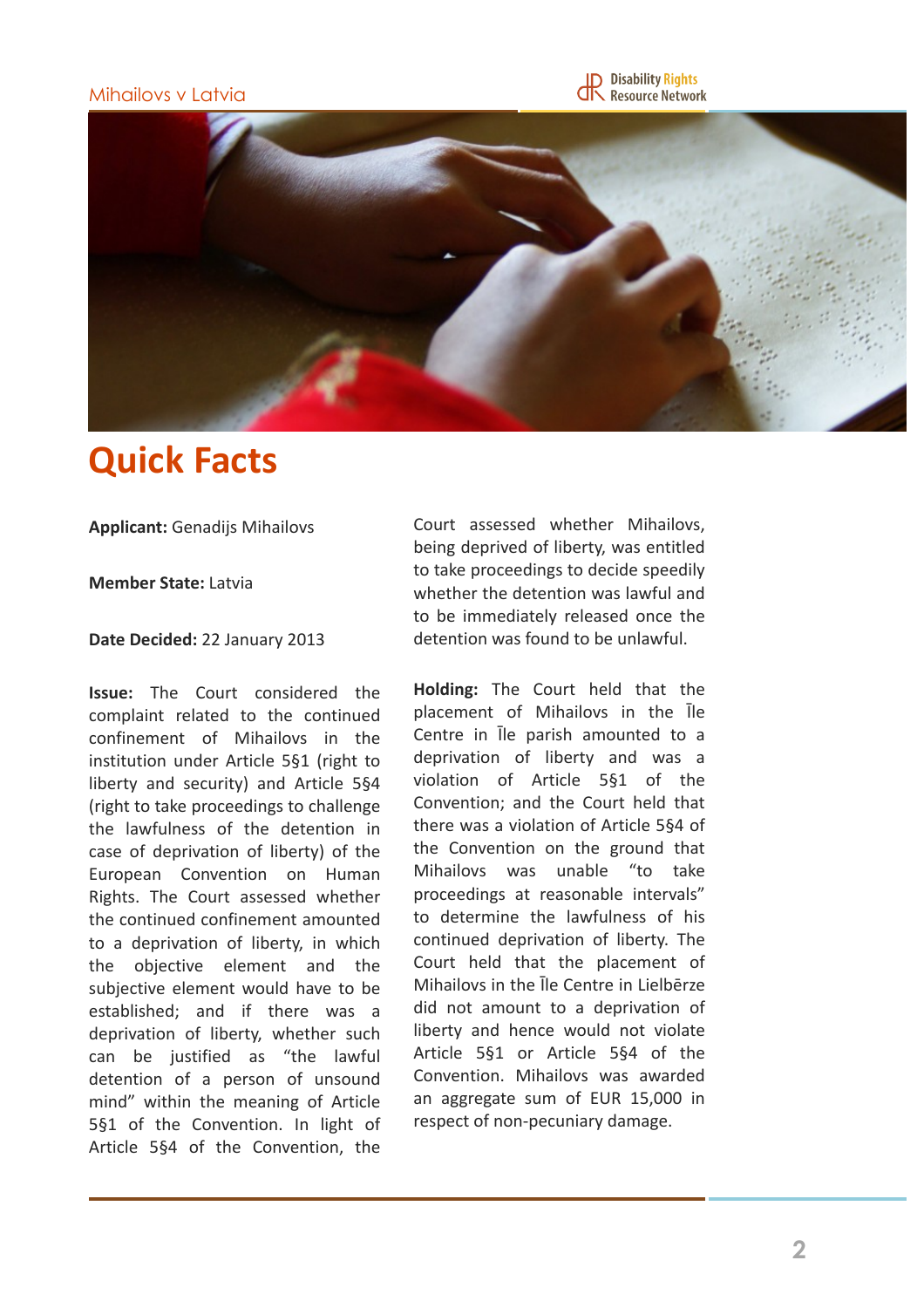## **Procedural Background**

#### **Domestic Remedies**

In 2007 Mihailovs applied to the custodial court with a view to have him declared legally capable. The court requested a medical report on his health but did not open proceedings. He failed his second attempt in 2009. Mihailovs contacted the Ministry of Welfare, trying to seek for his release from the social care institution, while the Ministry replied that the termination would only be terminated upon the request of his guardian. Meanwhile, Mihailovs applied to the custodial court to terminate his wife's guardianship of him. He failed in the first two proceedings and finally succeeded in the third set of proceedings in 2011 that the court terminated his wife's guardianship of him and Mr Petrovs was appointed as the new guardian. In 2012, Mihailovs's guardian applied to the Administrative Regional Court seeking the release of Mihailovs from the Ile Centre, but the judge decided not to proceed with the case. Mihailovs's guardian applied in the same year to the Riga Regional Court to reopen the incapacitation proceedings but the application was rejected.

## **Case Summary**

Mihailovs complained that he had been held against his will in the Ile Centre and submitted that his freedom of movement had been constrained as he could not leave its territory without permission. The Latvian government argued that the applicant's complaints should be assessed from the perspective of his health, and reiterated their previous submission that the le Centre had been an open type institution, stressing that he could move around freely inside and outside it. The Court examined the complaint under Article  $5§1$  (right to liberty and security) and Article 5§4 (right to take proceedings to challenge the lawfulness of the detention in case of deprivation of liberty) of the European Convention on Human Rights. The third parties (the European Disability Forum, the International Disability Alliance and the World Network of Users and Survivors of Psychiatry) in their joint submissions noted that the Committee on the Rights of Persons with Disabilities and the Special Rapporteur on Torture have interpreted any denial of liberty where disability is a factor to be a deprivation of the right to liberty and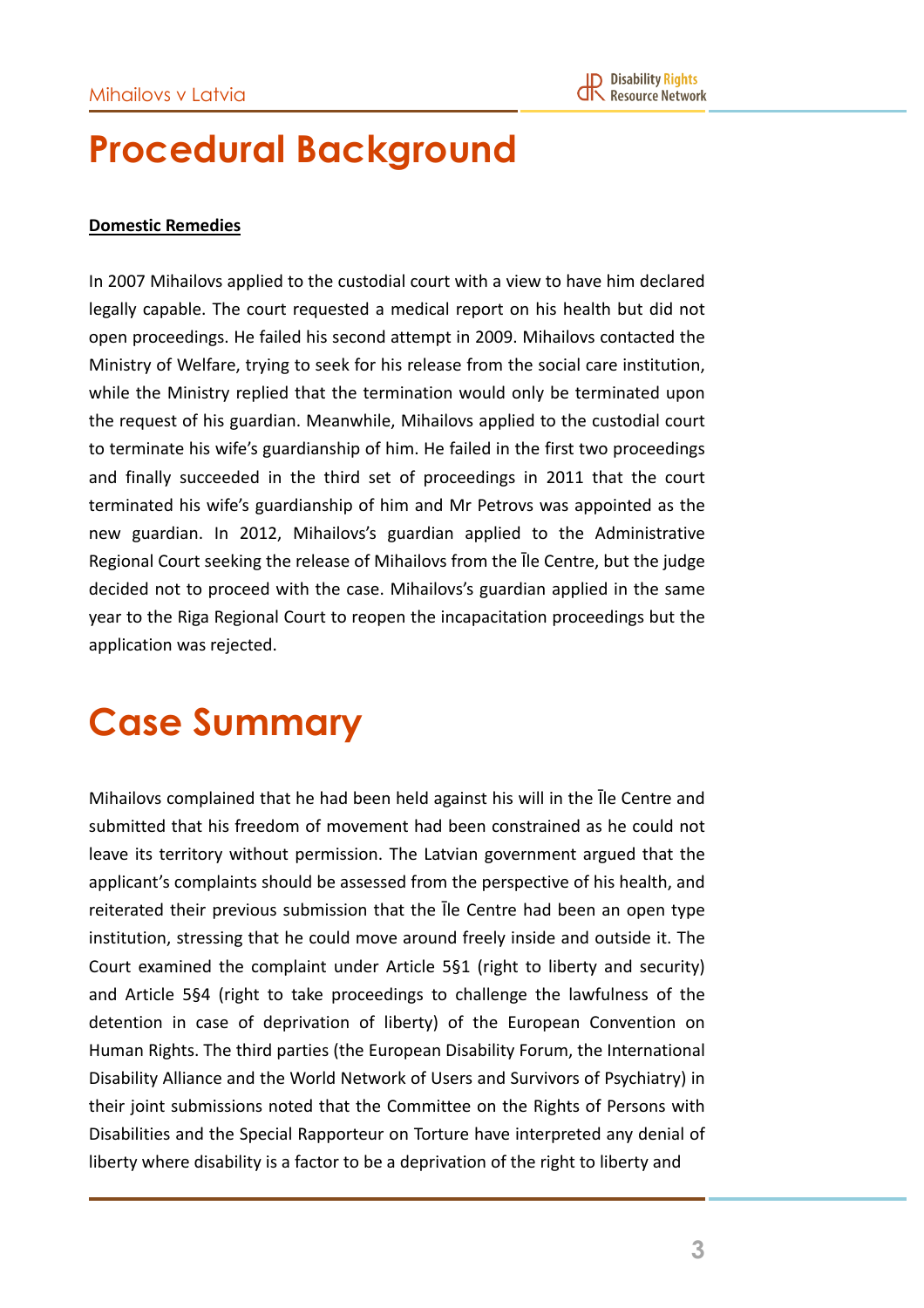thus in conflict with Article 14 of the United Nations Convention on the Rights of Persons with Disabilities, and they submitted that the Court considered the objective as well as the subjective aspects of an alleged deprivation of liberty in order to determine if the breach had in fact happened.

The Court reiterated that in order to determine whether someone has been "deprived of his liberty" within the meaning of Article 5, the starting point must be his actual situation, and account must be taken of a whole range of criteria such as the type, duration, effects and manner of implementation of the measure in question (as set forth in the case of **Stanev v. Bulgaria**). The Court further observed that the notion of deprivation of liberty within the meaning of Article 5§1 does not only comprise the objective element of a person's confinement in a particular restricted space for a length of time which is more than negligible, but also comprises an additional subjective element that he has not validly consented to the confinement in question.

The Court found that, when being placed in the Ile Centre in Ile parish, Mihailovs was under constant supervision and was not free to leave the institution without permission whenever he wished, and the management of the centre exercised complete and effective control over his treatment, care, residence and movement. Turning to the "subjective" element, the Court reiterates that the fact that the applicant lacked de jure legal capacity to decide matters for himself does not necessarily mean that he was de facto unable to understand his situation (as in the case of **Shtukaturov v Russia**). The Court found that the applicant subjectively perceived his compulsory admission to the lle Centre as a deprivation of liberty as he had never regarded his admission to the institution as consensual, and had objected to it during his stay there.

After concluding that Mihailovs was deprived of his liberty in the le Centre in le parish, the Court assessed whether the deprivation could be justified under Article 5§1 (e). As set forth in *Winterwerp v. the Netherlands*, three minimum conditions have to be satisfied in order for there to be "the lawful detention of a person of unsound mind" within the meaning of Article  $5§1$  (e): the existence of a true mental disorder must be established by a competent authority on the basis of objective medical opinion; the mental disorder must be of a kind or degree warranting compulsory confinement; and the validity of continued confinement depends upon the persistence of such a disorder. The Court noted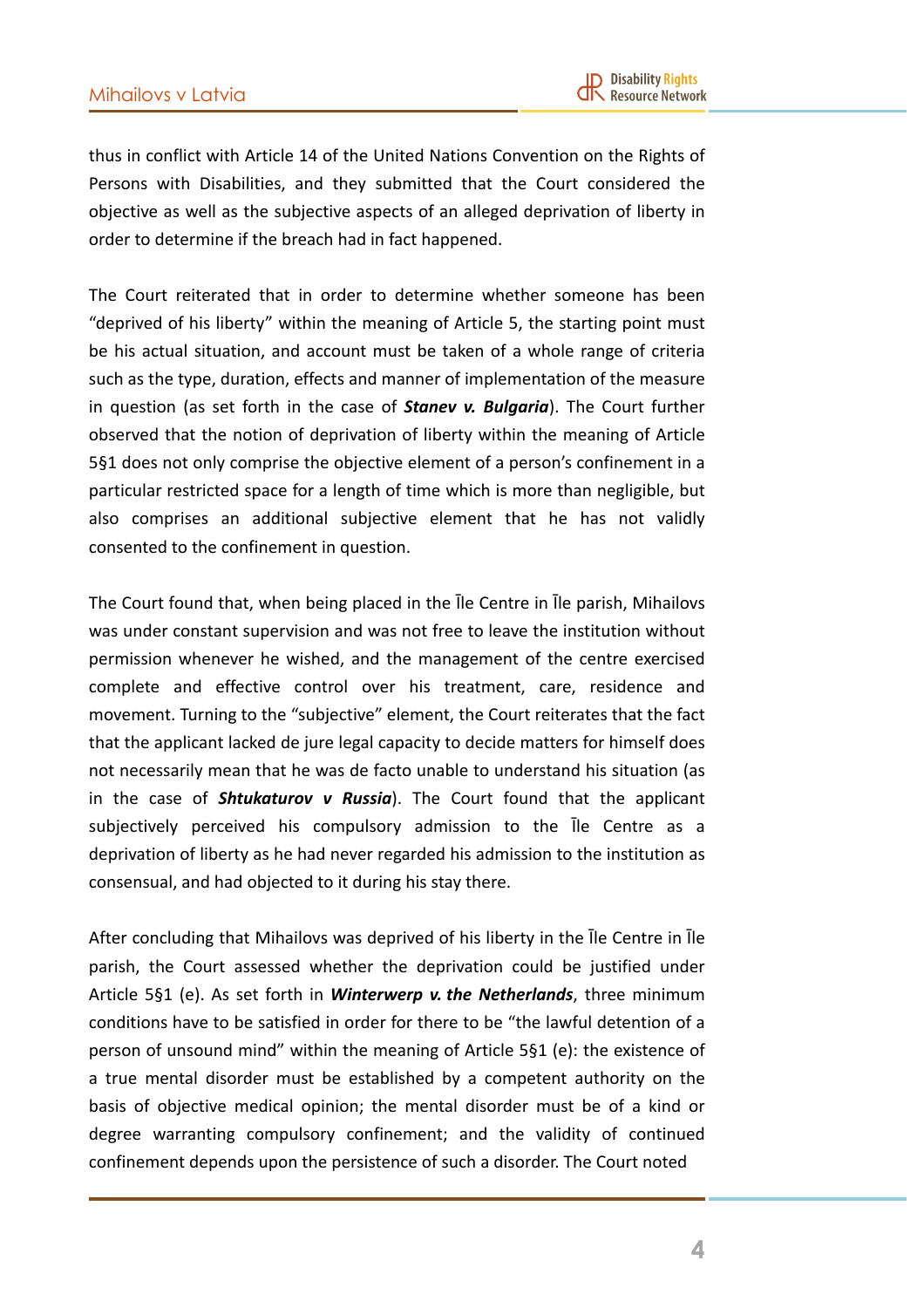that expert medical report, produced in the context of the proceedings for the applicant's legal incapacitation, established that he was suffering from epilepsy but expressly noted that he did not suffer from "a mental illness", and considered that the Latvian government had not proved the existence of the "objective medical opinion" capable of justifying the applicant's detention. Also, the government could not establish the severity of the alleged disorder of Mihailovs. Observing that Mihailovs's placement in the *Ile Centre in Ile parish was not* ordered "in accordance with a procedure prescribed by law" and that his deprivation of liberty was not justified by Article  $5§1$  (e) of the Convention, the Court concluded that the placement was a violation of Article  $5§1$  of the Convention.

In respect of the Article 5§4 of the Convention, the Court found that Latvian law does not provide for automatic judicial review of the lawfulness of admitting a person to and keeping him in an institution like the lie Centre. In addition, a review cannot be initiated by the person concerned if that person has been deprived of his legal capacity. Mihailovs was prevented from independently pursuing any legal remedy of a judicial character to challenge his continued involuntary institutionalization, pointing to a lack of an effective regulatory framework. The Court was not satisfied by the government's claim that Mihailovs could initiate proceedings before the Constitutional Court to challenge the compliance of specific legal provisions contained in the Law on Social Services and Social Assistance, the Civil Law and the Law on Custodial Court with provisions of superior force, on the ground that Constitutional Court in Latvia is empowered to repeal legal provisions which it finds unconstitutional, but not to adopt new legal procedures or to close an alleged legislative gap, thus it was impossible for Mihailovs to take proceedings at reasonable intervals to determine the lawfulness of his continued deprivation of liberty. The Court found that there has been a violation of Article 5§4 of the Convention as concerns the Ile Centre in Īle parish. 

With regard to Mihailovs's stay in the le Centre in Lielberze, the Court was satisfied that there was no deprivation of liberty as he was found to have tacitly agreed to stay there on the grounds that he did leave the centre on several occasions and that he did not approach any domestic authority to allege a breach of his rights. Thus there was no violation of Article 5§1 or Article 5§4 of the Convention.